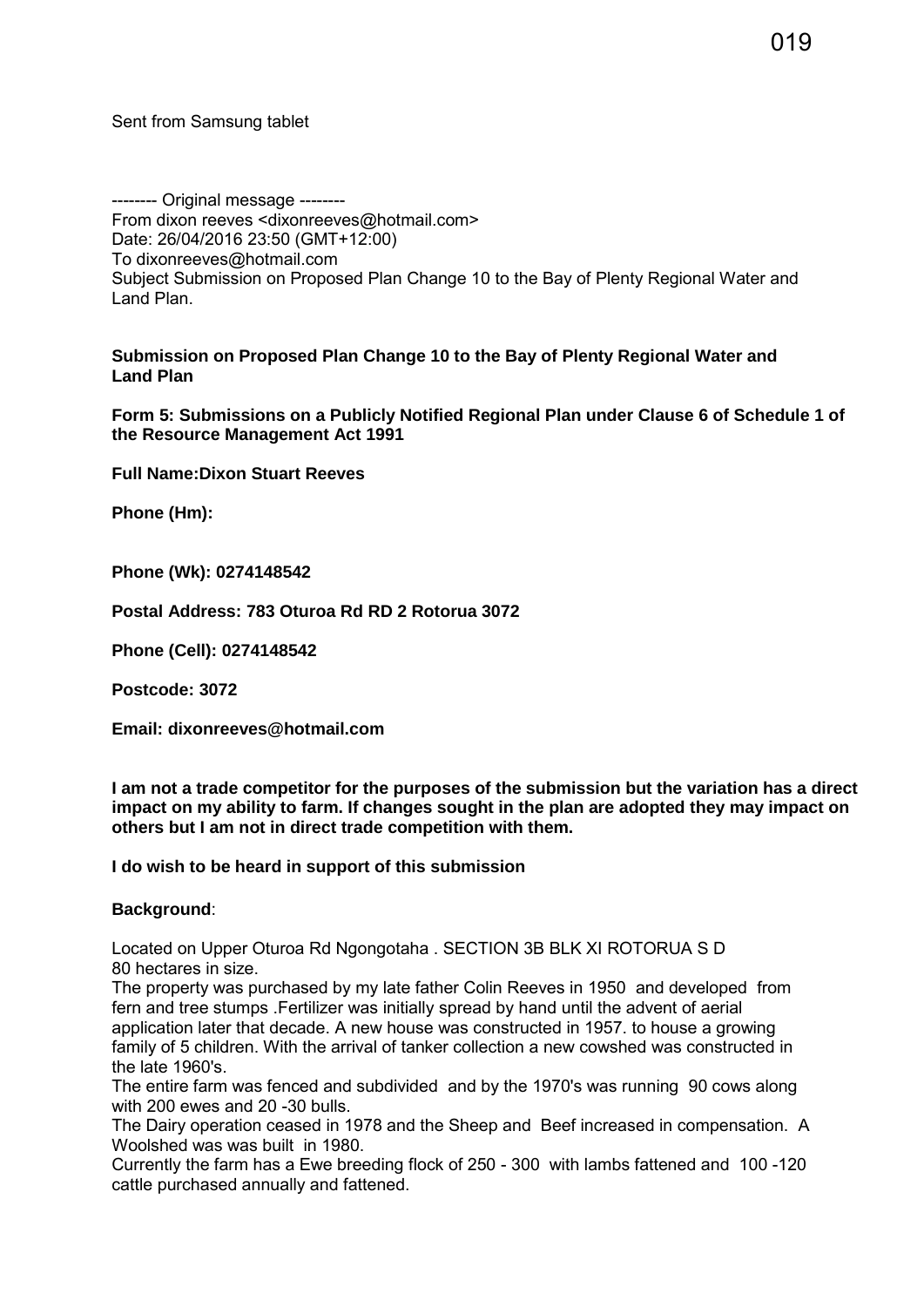Since a young age I have always wanted to be a farmer and with that in mind I completed a Bachelor Degree in Agricultural Science in 1983.

## **Mitigation activities carried out:**

Early 1980's Riparian fencing of the creek ( upper Waiteti stream) approximately 3 Km with 1:9 subsidy.

Willows and flax planted along stream banks. Approximately 3Ha native bush retired.

Late 1990's a further 3 Ha of steeper grazing land adjacent to the Stream was retired involving further fencing.

April 2013. 2 Detainment Bunds built to control Phosphate runoff during storm floods. This was funded through BOPRC via roading grants.

#### **Future activities.**

Approximately 8 Ha of Native bush currently not grazed to be permanently fenced off at my expense.

### **Other comments:**

During the Benchmarking period of 2001 - 2004 the farm was run as a Dairy grazing operation, wintering 250 -300 Cows and growing 240 dairy heifers over summer while still retaining the sheep.

Since 2008 this has ceased with the farm reverting to sheep and beef fattening as stated earlier, consequently the environmental impact will be considerably reduced.

Fertilizer strategy is also markedly different compared with earlier decades of significant amounts of Superphosphate and Nitrogen use.

In the early 1990's a change was made to Dicalcic Phosphate which is a more biologically active form.

 In the last 10 years Biological fertilizer in the form of Compost base with Lime and Dolomite has been used with great results.

I'm convinced this on its own is having a much lesser environmental impact with its ability to retain both Nitrogen and Phosphate in the Humus and root zone and in a plant available form.

# **Key points of issue in relation to PC10 - in context of LR R9 in my case:**

 How PC10 will affect your farm business, including profit, capital value and flexibility in the future

Loss of flexibility to change farm business to adapt to altered market conditions . Lack of confidence to invest because of uncertainty of returns.

 The level of bureaucracy, complexity and ongoing cost around resource consents, farm plans and Overseer data.

I If the farm is at or under its NDA why should it require a resource consent and annual farm plans with associated on going costs?

**●**The lack of recognition of farm industry good practice and guidance.

 $\bullet$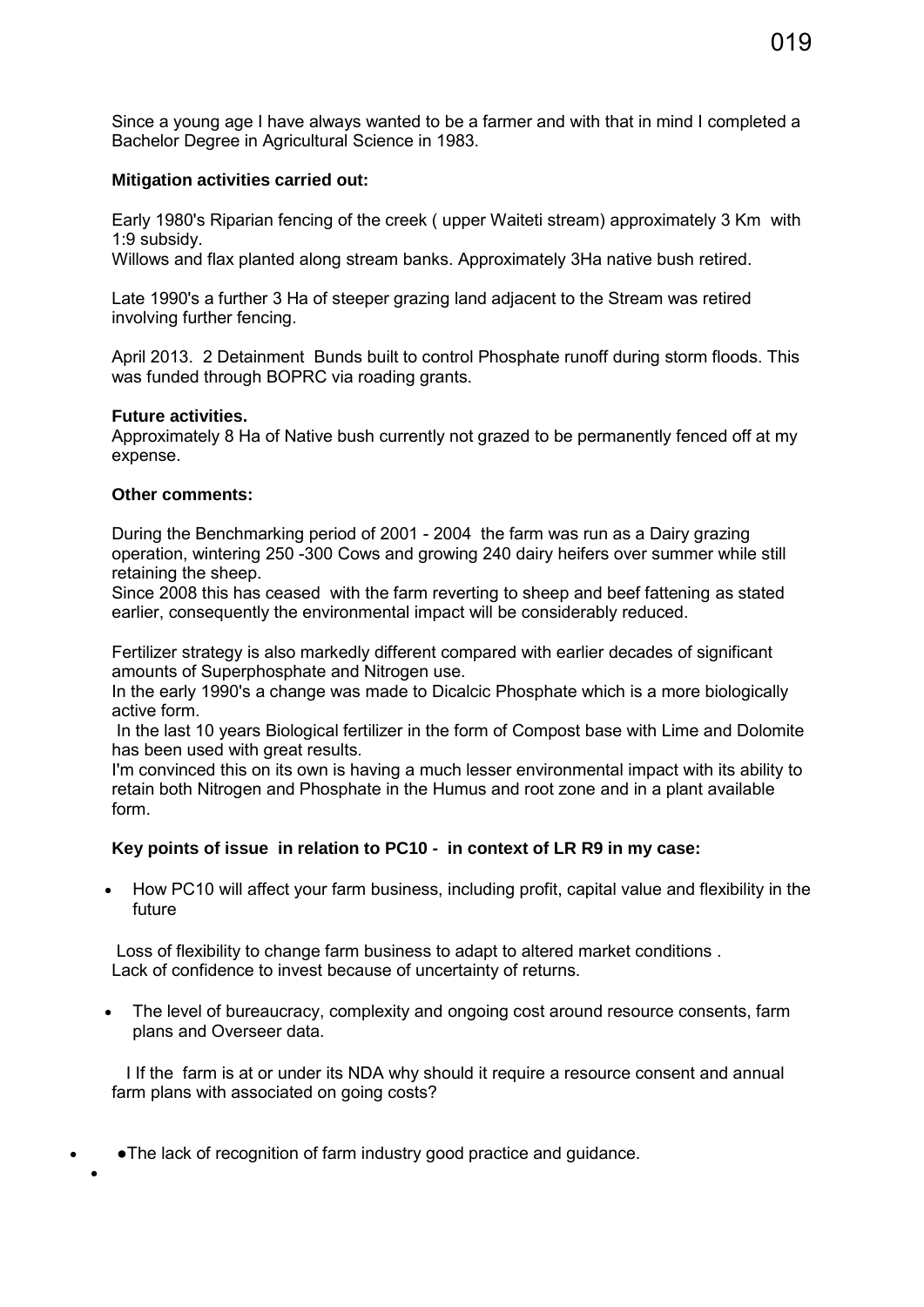o

- If the lake is at or near it's target TLI of 4.2 the farming industry must be given some credit for its ccontribution
- $\bullet$
- o The reasonableness (or otherwise!) of individual farm nitrogen targets

Another approach which might have a more favourable outcome could be to have subcatchment groups with a joint target.

●The failure of policy makers to consider the alternative combinations of phosphorus and nitrogen lake targets in combination with Alum dosing, especially given:

### – the unexpected success of alum in making the lake P limited

- the lake meeting its TLI 4.2 water quality target since 2012
- very long time lags before N regulations can make a difference in the lake

– uncertainty around farm Overseer modelling as it has been updated, with its estimates of farm N losses nearly doubling for the same inputs

– uncertainty around the catchment ROTAN model which has not been rerun since 2011, despite the massive changes in Overseer.

### **The changes we'd like to see in PC10 include:**

- Adoption of best science, ongoing 5 years reviews starting in 2017
- Farm targets to be practical and affordable
- Change to the RPS to shift the focus from 435 tonnes of N to the TLI target of 4.2
- **Farm plans to site outside the Rules framework**
- Thorough investigation of all lake mitigation solutions including risks, social, cultural and economic impacts

#### **I seek that the Council**

Review the load calculation to focus on priorities for achieving water quality outcomes

- Provide flexibility in the plan to allow for ongoing development and flexibility in farm management above the sector average
- Provide for further transition times before the allocation framework applies to allow for increased understanding of the relative contributions and potential loads – amend the property allocation to reflect this
- Extend the years over which the calculation of nitrogen baselines are derived to a rolling average over a four year period and provide the maximum discharge from those years as the baseline
- Review nitrogen allocation and flexibility to lower N discharge properties to better reflect their ultimate productive potential not limited by their current land use
- Take a whole farm approach to reducing discharges into the lake so that all farm mitigations – past current and future are accounted for in determining flexibility of land use
- Only use Overseer as a decision support tool to allow Council and farmers to understand compliance with discharge.

#### **Reasons for my submission**

019